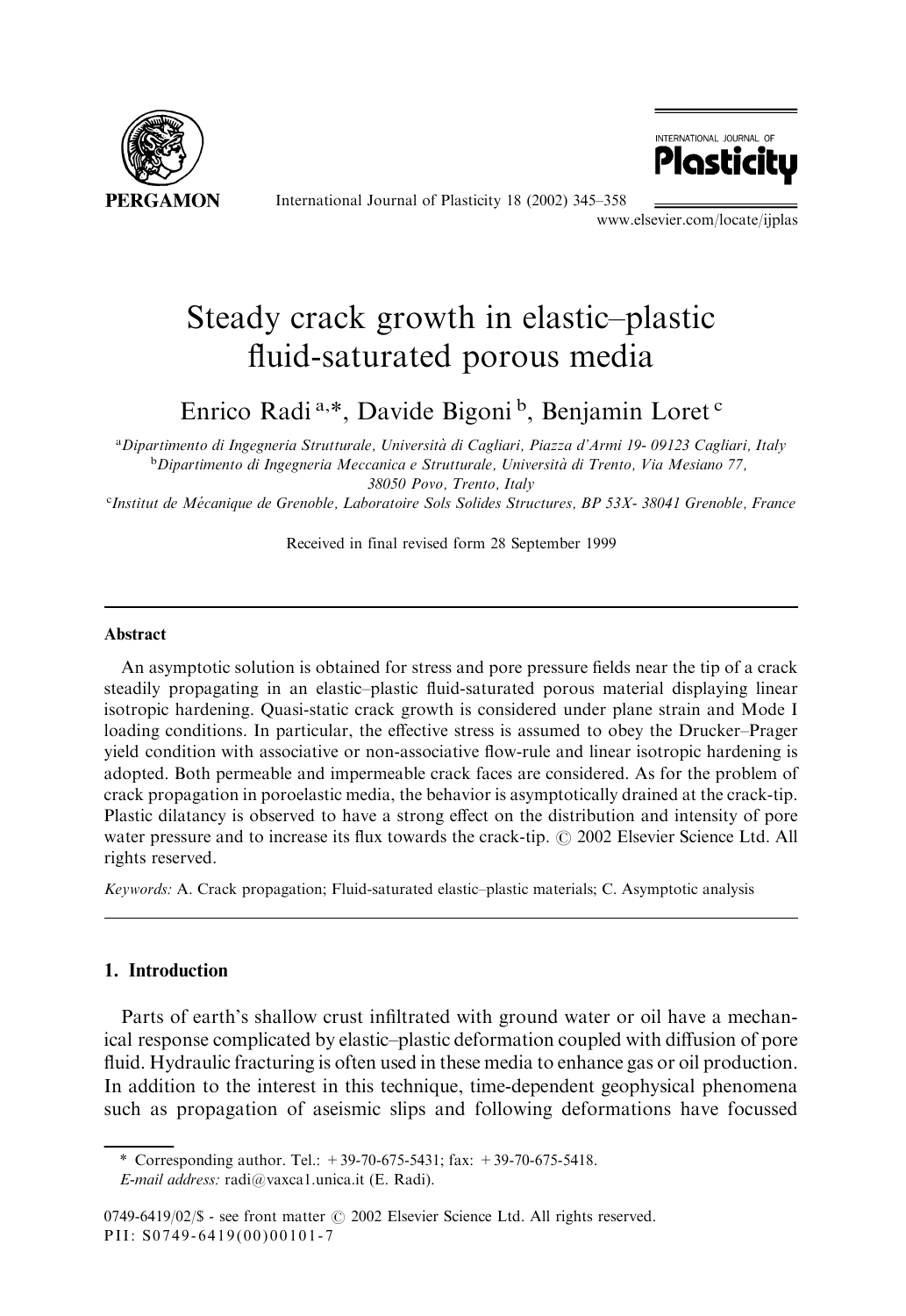research on fracture mechanics in viscous or inviscid poroelastic materials (Rice and Cleary, 1976; Rice and Simons, 1976; Cleary, 1978; Rudnicki, 1985; 1991; Atkinson and Craster, 1991; Rudnicki and Koutsibelas, 1991; Desroches et al., 1994). However, neglecting plastic behavior of the solid skeleton represents only a first approximation. For instance, Johnson and Cleary (1991), van den Hoek et al. (1993) and Papanastasiou (1997) suggest that linear elastic crack propagation models may underestimate the down-hole pressure measured during field operations for hydraulic fracturing. As a matter of fact, it will be shown in this paper — with reference to steady crack propagation — that plastic dilatancy strongly affects the pore pressure distribution at the crack-tip. There are few contributions that account for the elasticplastic behavior of fluid-saturated porous media when analyzing crack propagation. Plastic dilatancy effects at the crack-tip were analyzed by van den Hoek et al. (1993) and Mohr-Coulomb elastoplasticity was considered during crack propagation by Papanastasiou and Thiercelin (1993) and Papanastasiou (1997), using a combined finite difference/finite element technique.

In this article, an asymptotic solution is obtained for steady-state crack propagation under plane strain, mode I conditions. Propagation occurs in a porous, fluid-saturated material characterized by an elastoplastic skeleton obeying a Drucker–Prager yield criterion with volumetric non-associative flow law and isotropic hardening. The technique used to solved this asymptotic problem was initiated by Amazigo and Hutchinson (1977) and developed in various directions, but always for a single phase solid, by Achenbach et al. (1981), Zhang et al. (1983), Ponte Castañeda (1987), Östlund and Gudmundson (1988), Bose and Ponte Castañeda (1992), Bigoni and Radi (1993; 1996), Radi and Bigoni (1993; 1994; 1996), Herrmann and Potthast (1995). Here, the mechanical behavior of the elastic-plastic medium is described through coupled constitutive equations developed, in the framework of the theory of mixtures, by Loret and Harireche (1991), where the Darcy's law is used to model the fluid diffusion process. Since the ductility of these materials is small compared with metals, as shown by the experimental data reported by Khan et al. (1991, 1992) for Berea sandstone, it is reasonable to consider the small deformation incremental theory. Moreover, both problems of permeable and impermeable crack faces are considered.

Like for poroelasticity, the behavior is asymptotically drained at the crack-tip. The results demonstrate that the explicit coupling between plastic dilatancy and fluid compressibility yields a peculiar behavior of the pore pressure near the crack-tip. Dilatancy increases the flux of water towards the crack-tip, but also the water pressure since in this asymptotic analysis the latter is not controlled at finite distance from the crack-tip. Moreover, the flux of fluid together with plasticity effects may dissipate the amount of supplied energy, leading to a reduction of the energy available to fracture the material.

# 2. Constitutive equations

We refer to the elastic-plastic model for fluid-saturated porous media proposed by Loret and Harireche (1991), that is summarized here. Within the context of small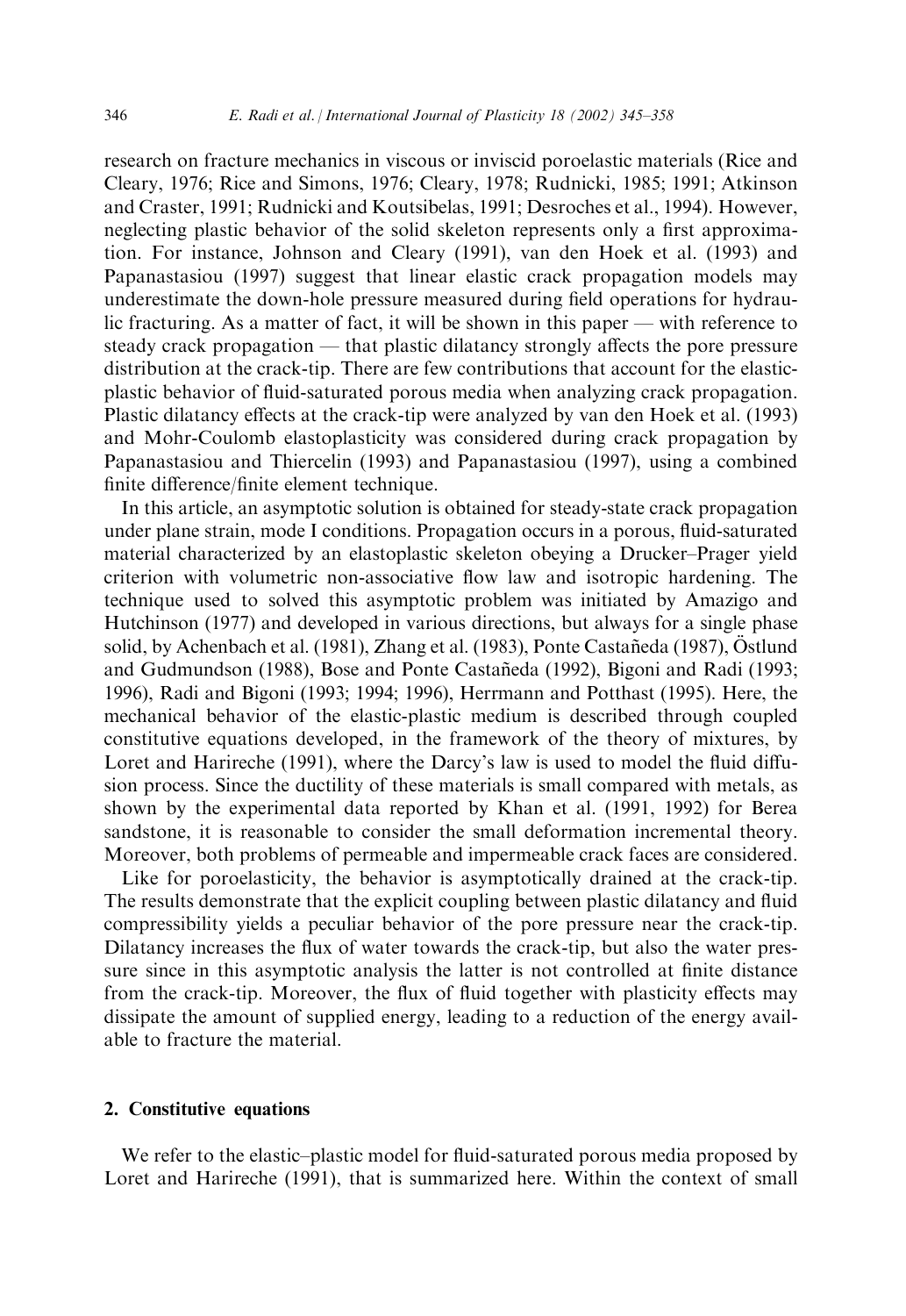deformation incremental theory, both the strain rate  $\dot{\epsilon}$  of the solid skeleton and the rate of fluid mass content per unit reference volume  $\dot{\zeta}$  are decomposed into an elastic part and a plastic part, denoted by the respective indices ( $e^e$  and ( $p^e$ , namely

$$
\dot{\varepsilon} = \dot{\varepsilon}^e + \dot{\varepsilon}^p, \quad \dot{\zeta} = \dot{\zeta}^e + \dot{\zeta}^p. \tag{1}
$$

The elastic strain rates  $\dot{\varepsilon}^e$  and  $\dot{\zeta}^e$  are related to the rates of total stress  $\dot{\sigma}$  and pore pressure  $\dot{p}$  through isotropic constitutive equations that involve four material coefficients, namely, Biot (1941; 1956), Rice and Cleary (1976), the drained Young's modulus  $E>0$  and Poisson's ratio  $v \in [-1, 1/2]$ , the undrained Poisson's ratio  $v_u \in [v, 1/2]$ , and the Skempton coefficient  $B > 0$ . The above restrictions on the material coefficients ensure positive definiteness of the elastic constitutive equations in terms of the strain and stress pairs,  $(\varepsilon, \zeta)$  and  $(\sigma, p)$  respectively. In explicit form,

$$
\dot{\varepsilon}^e = \frac{1 - 2\nu}{E} \left( \frac{1}{3} \text{ tr}\dot{\sigma} + \alpha \dot{p} \right) \mathbf{I} + \frac{1 + \nu}{E} \text{ dev}\dot{\sigma},\tag{2}
$$

$$
\dot{\zeta}^e = \frac{1 - 2v}{E} \alpha \left( \text{tr}\,\dot{\sigma} + \frac{3}{B} \dot{p} \right),\tag{3}
$$

where I is the second order identity tensor and dev  $\dot{\sigma}$  denotes the deviatoric part of  $\dot{\sigma}$ . The coefficient  $\alpha$  enters the effective stress (compressive pore pressure is positive)

$$
\sigma^* = \sigma + \alpha p \mathbf{I},\tag{4}
$$

which is related directly to the elastic strain  $\varepsilon^e$  through the drained coefficients E and v. During undrained loading in the elastic regime,  $\dot{\zeta}^e = 0$  and the strain rate is related to the total stress rate  $\dot{\sigma}$  through the undrained coefficients  $E_u$  and  $v_u$ , namely

$$
\dot{\boldsymbol{\varepsilon}}^e = \frac{1 - 2v_\mathrm{u}}{3 E_\mathrm{u}} (\mathrm{tr}\dot{\boldsymbol{\sigma}}) \mathbf{I} + \frac{1 + v_\mathrm{u}}{E_\mathrm{u}} \text{ dev}\dot{\boldsymbol{\sigma}}, \quad \dot{p} = -\frac{B}{3} \mathrm{tr}\dot{\boldsymbol{\sigma}}.\tag{5}
$$

Since water can not sustain shear stresses, the drained and undrained shear compliances must be identical, i.e.  $(1 + v)/E = (1 + v_u)/E_u$ , and then the Biot coefficient  $\alpha$  can be expressed in terms of B, v and  $v_u$ , namely:

$$
\alpha = \frac{3}{B} \frac{\nu_{\rm u} - \nu}{(1 - 2\nu)(1 + \nu_{\rm u})}.
$$
\n(6)

To close the system of differential equations, we assume that diffusion of pore fluid obeys Darcy's law and we require the fluid mass continuity,

$$
\mathbf{q} = -\rho_0 \ \kappa \ \nabla p, \quad \rho_0 \ \dot{\zeta} = -\text{div } \mathbf{q}, \tag{7}
$$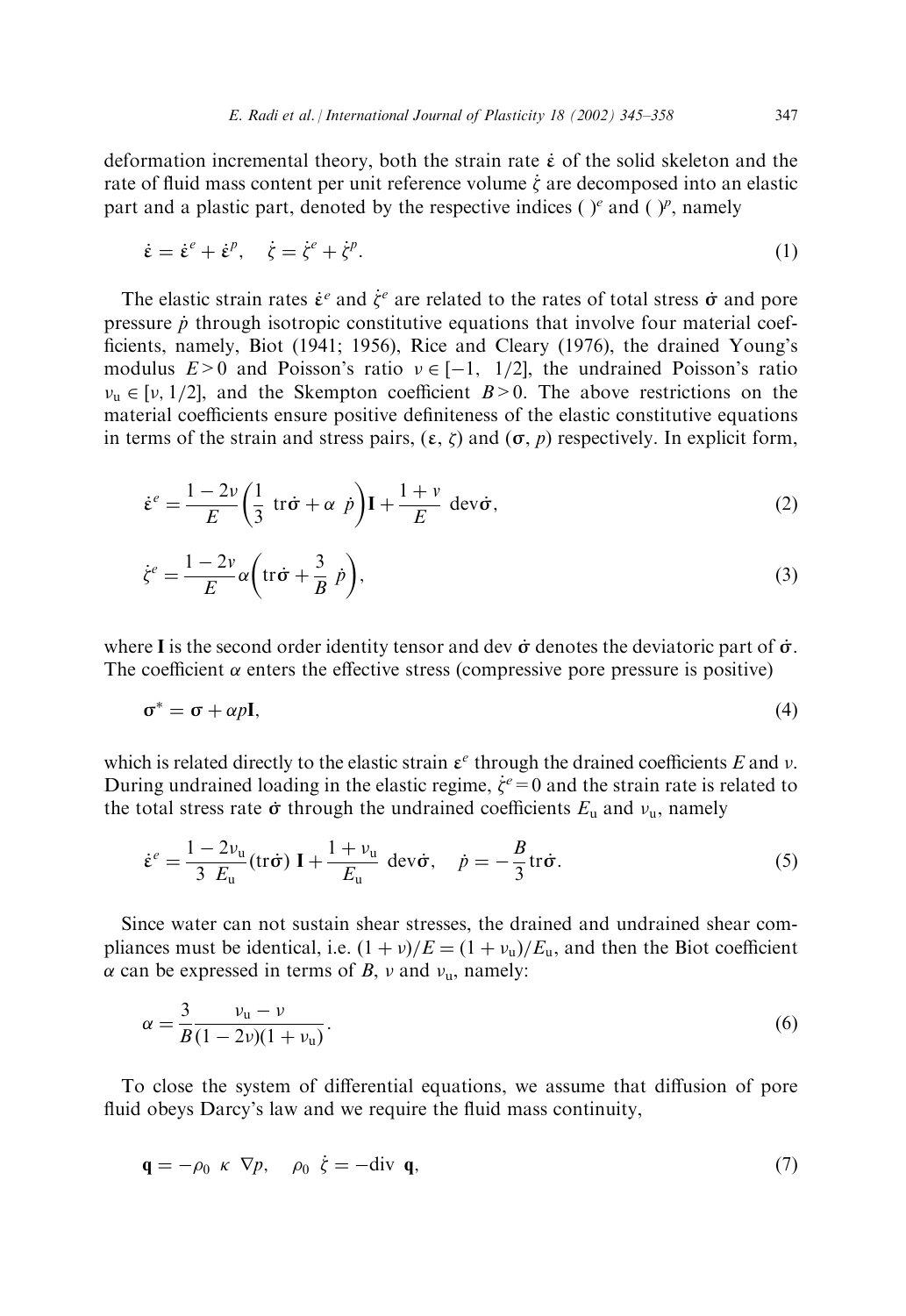where q is the mass flux,  $\kappa$  is the permeability coefficient (unit: time  $\times$  length<sup>3</sup>/ mass),  $\rho_0$  is the reference density, and  $\nabla$  and div are the gradient and divergence operators respectively.

The yield condition is expressed in terms of the effective stress  $\sigma^*$ . It is of the Drucker–Prager type and it incorporates pressure-sensitivity through the coefficient  $\mu > 0$ , namely

$$
f(\sigma^*, k) = \sqrt{J_2(\sigma^*)} + \frac{\mu}{3} \text{tr}\sigma^* - k = 0,
$$
\n(8)

where

$$
J_2(\sigma^*) = \frac{1}{2} |\text{dev}\,\sigma^*|^2 = \frac{1}{2} |\text{dev}\,\sigma|^2,
$$
\n(9)

is the second invariant of the deviatoric effective stress,  $k$  is an internal variable governing the isotropic hardening behavior. The fact that the stress enters the set of state variables through the Biot effective stress  $\sigma^*$  rather than through the more usual Terzaghi effective stress  $\sigma + p$  I, as usually assumed, e.g. Rudnicki (1984), simplifies slightly the algebra. Rice (1977) has argued on theoretical grounds that the macroscopic effective stress appropriate to describe inelasticity effects arising from opening of microcracks and sliding on small areas of contact is Terzaghi effective stress. However, as the coefficient  $\alpha$  is close to 1 for rocks, usually between 0.5 and 1, and very close to 1 for soils, the difference on the plastic behaviour between the two formulations is hard to quantify. To our knowledge, no discriminant argument of *quantitative* nature has been presented so far in favor of one formulation over the other.

Let Q and  $\varphi$  denote the derivative of the yield function (8) with respect to the effective stress tensor  $\sigma^*$  and to the pore pressure p, respectively:

$$
\mathbf{Q} = \frac{\partial f}{\partial \sigma^*} = \frac{\text{dev}\,\sigma}{2\sqrt{J_2(\sigma)}} + \frac{\mu}{3} \mathbf{I}, \quad \varphi = \frac{\partial f}{\partial p} = \alpha \ \mu,
$$
\n(10)

since dev  $\sigma^*$  = dev  $\sigma$ , as it follows from (4).

The evolution law for the plastic internal variable allows for non-associative flowrule and linear isotropic hardening behavior, namely:

$$
\dot{\varepsilon}^p = \Lambda \ \mathbf{P}, \quad \dot{\zeta}^p = \Lambda \ \phi, \quad \dot{k} = \Lambda \ H, \tag{11}
$$

where  $\Lambda \geq 0$  is the (non negative) plastic multiplier and  $H > 0$  the hardening modulus, assumed to be strictly positive and constant for linear isotropic hardening behavior. The plastic flow direction P has both a deviatoric and a volumetric component introduced by the plastic dilatancy parameter  $\beta \in [0, \mu]$ , namely,

$$
\mathbf{P} = \frac{\text{dev}\,\sigma}{2\sqrt{J_2(\sigma)}} + \frac{\beta}{3}\mathbf{I}, \quad \phi = \alpha \ \beta. \tag{12}
$$

348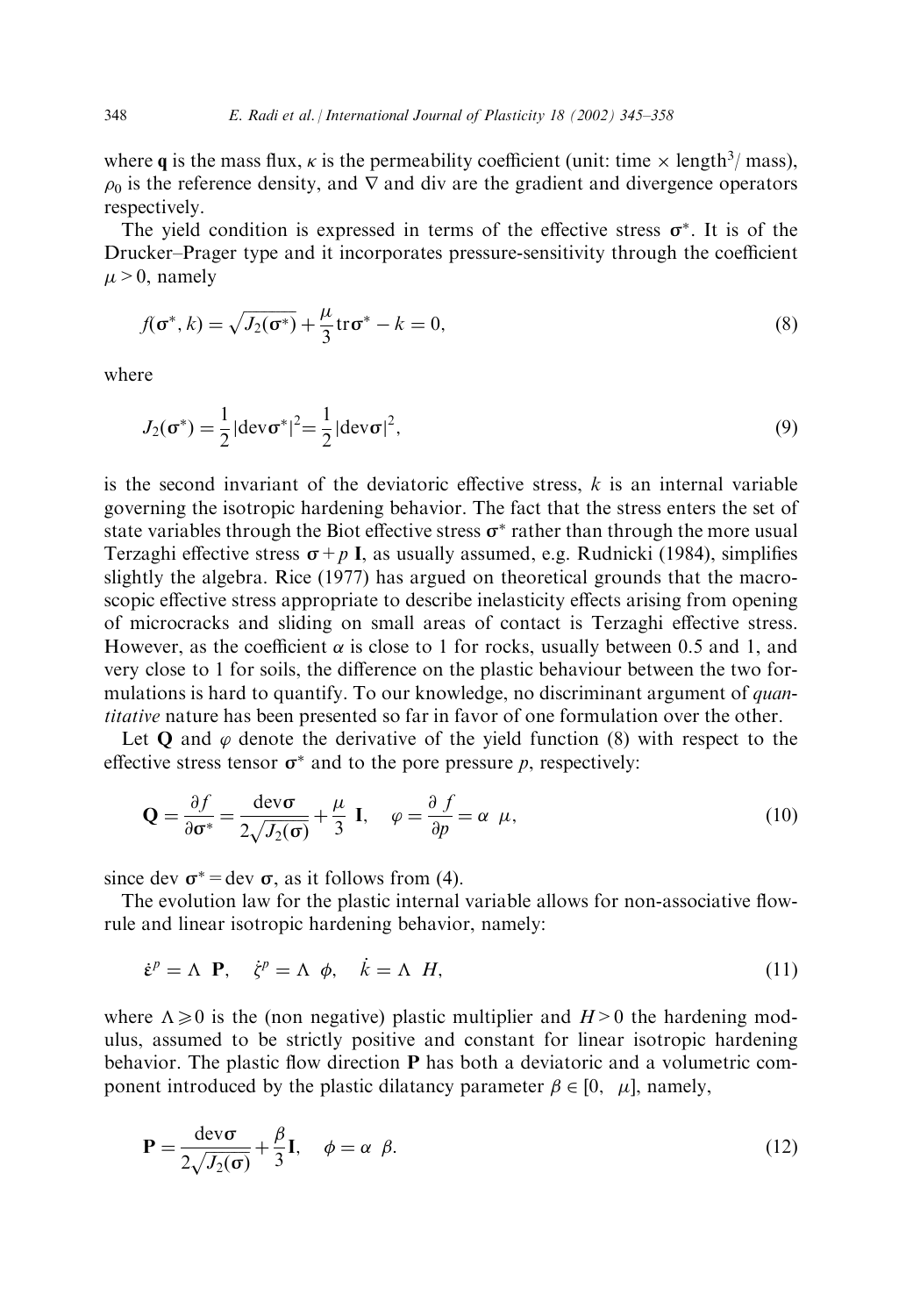The consistency condition  $\hat{f}(\sigma^*, k) = 0$  together with (10) and (11), yields the plastic multiplier  $\Lambda$ :

$$
\Lambda = \frac{1}{H} \langle \mathbf{Q} \cdot \dot{\mathbf{\sigma}}^* \rangle = \frac{1}{H} \langle \mathbf{Q} \cdot \dot{\mathbf{\sigma}} + \alpha \ \mu \ \dot{p} \rangle, \tag{13}
$$

where the symbol  $\langle \rangle$  denotes the Macaulay operator, namely, for every real value x,  $\langle x \rangle$  = max $\{x, 0\}$ .

Plastic flow occurs when the stress point lies on the yield surface (8), that is  $f(\sigma^*, k) = 0$ and  $\mathbf{Q} \cdot \dot{\sigma}^* > 0$ , while elastic unloading occurs whenever  $f(\sigma^*, k) < 0$  or  $\mathbf{Q} \cdot \sigma^* \le 0$ . So when the stress point lies on the yield surface  $(8)$ , the elastic-plastic rate constitutive equations can be written in the form:

$$
\dot{\varepsilon} = \frac{1}{E} \bigg[ (1 - 2\nu) \bigg( \frac{1}{3} \text{tr}\,\dot{\sigma} + \alpha \, \dot{p} \bigg) \mathbf{I} + (1 + \nu) \, \text{dev}\,\dot{\sigma} + \frac{1}{h} \bigg( \mathbf{Q} \cdot \dot{\sigma} + \alpha \, \mu \, \dot{p} \bigg) \mathbf{P} \bigg],\tag{14}
$$

$$
\dot{\zeta} = \frac{1}{E} \bigg[ \alpha (1 - 2\nu) \bigg( \text{tr}\,\dot{\boldsymbol{\sigma}} + \frac{3}{B} \dot{p} \bigg) + \frac{1}{h} \langle \mathbf{Q} \cdot \dot{\boldsymbol{\sigma}} + \alpha \ \mu \ \dot{p} \rangle \alpha \ \beta \bigg],\tag{15}
$$

where we have introduced the dimensionless hardening modulus  $h = H/E$ ; otherwise, the rate constitutive relationship reduces to the poroelastic equations, obtained by setting  $\Lambda = 0$ .

Note that, for  $\beta = \mu$ , the rate constitutive equations become associative in the sense that the elastic-plastic stiffness and compliance expressed in terms of the pairs  $(\varepsilon, \zeta)$  and  $(\sigma, p)$  are symmetric.

# 3. Crack propagation problem

The problem of a plane crack propagating at constant velocity  $c$  along a rectilinear path in an infinite medium is now considered. The mechanical behavior of the material is described by the incremental elastic-plastic constitutive model presented in Section 2. This framework allows for possible sectors of elastic unloading which may develop in the proximity of the crack-tip, during crack propagation. A cylindrical coordinate system (O, e<sub>r</sub>, e<sub> $\vartheta$ </sub>, e<sub>3</sub>) moving with the crack-tip towards the  $\vartheta = 0$ direction is considered, with the  $x_3$ -axis aligned with the straight crack front. The steady-state condition yields the following time derivative rule, for any scalar, vector or second order tensor A:

$$
\dot{\mathbf{A}} = c(r^{-1}\mathbf{A}_{,\vartheta} \sin \vartheta - \mathbf{A}_{,r} \cos \vartheta). \tag{16}
$$

The equations of quasi-static equilibrium of the porous medium as a whole are expressed in terms of the total stress  $\sigma$  in the format akin to single phase solids,

$$
div\sigma = 0, \tag{17}
$$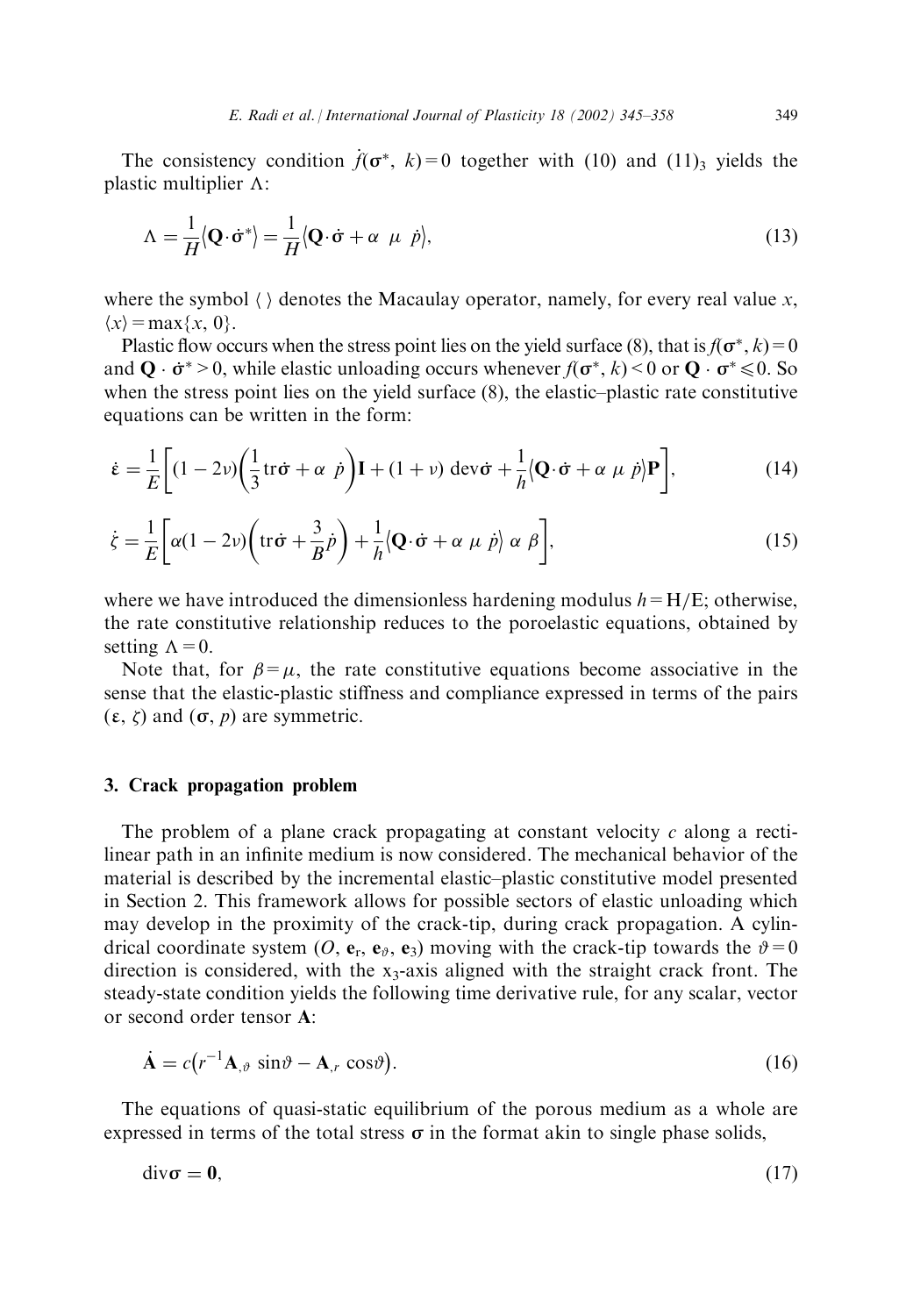and the kinematic compatibility conditions between the strain rate  $\dot{\epsilon}$  and the velocity v of the solid skeleton are as usual

$$
\dot{\varepsilon} = (\nabla \mathbf{v})_{\text{Sym}},\tag{18}
$$

where, for any second order tensor **A**,  $(A)_{Sym} = (A + A^{T})/2$ . In addition to  $(18)$ , the plane strain condition implies

 $\dot{\varepsilon}_{33} = v_3 = 0.$  $(19)$ 

Constitutive Eqs. (14) and (15) together with quasi-static equilibrium (17) and kinematic compatibility conditions (18), form a system of first order partial differential equations which governs the problem of the crack propagation. The solution to this system is sought in a separated variables form, by considering asymptotic expansions of near crack-tip fields with a single term. To this purpose, we first prove the following

**Proposition.** The pore pressure is less singular than the total stress  $\sigma$ , namely, if  $\sigma = O(r^s)$  as  $r \rightarrow 0$ , that is if the total stress is singular as  $r^s$ ,  $s < 0$ , then the pore pressure behaves as  $p = O(r^{s+1})$ .

**Proof.** Assume that  $\sigma = O(r^s)$  as r tends to zero. The constitutive relation (15) implies that at least one of the conditions  $p = O(r^s)$  or  $\zeta = O(r^s)$  must be met. Let us assume the validity of the former condition: it follows that

$$
\nabla p = O(r^{s-1}).
$$

Then Darcy's law (5)<sub>1</sub> also implies that  $q = O(r^{s-1})$ , thus

$$
\operatorname{div}\mathbf{q}=O(r^{s-2}),
$$

and finally the mass continuity equation (7)<sub>2</sub> yields  $\dot{\zeta} = O(r^{s-2})$ , but this result is not compatible with the constitutive Eq. (15) since  $\dot{p} = O(r^{s-1})$  and  $\dot{\sigma} = O(r^{s-1})$ . Therefore, only the condition  $\xi = O(r^s)$  must be considered. Indeed then, the time derivative rule (16) gives  $\dot{\zeta} = O(r^{s-1})$  and thus the mass continuity Eq. (5)<sub>2</sub> implies  $\mathbf{q} = O(r^s)$ so that Darcy's law  $(5)_1$  is satisfied if and only if  $p = O(r^{s+1})$ .

Therefore, the pore pressure does not display a singularity at the crack-tip if  $-1/2 \leq$  $s \le 0$ , rather, it tends to vanish as r approaches zero. Thus we have obtained an extension to elastic-plastic porous media displaying linear isotropic hardening of a result that holds for quasi-static crack propagation in poroelastic materials (Rice and Simons, 1976; Atkinson and Craster, 1991). However, while there, the pore pressure behaves as  $r^{1/2}$  and the stress field in the solid skeleton has the square-root singularity, here, the exponent s will be found in the interval  $-1/2,0$ . The vanishing of the pore pressure as  $r$  tends to zero means that for quasi-static conditions the material is effectively *drained* at the crack-tip.

350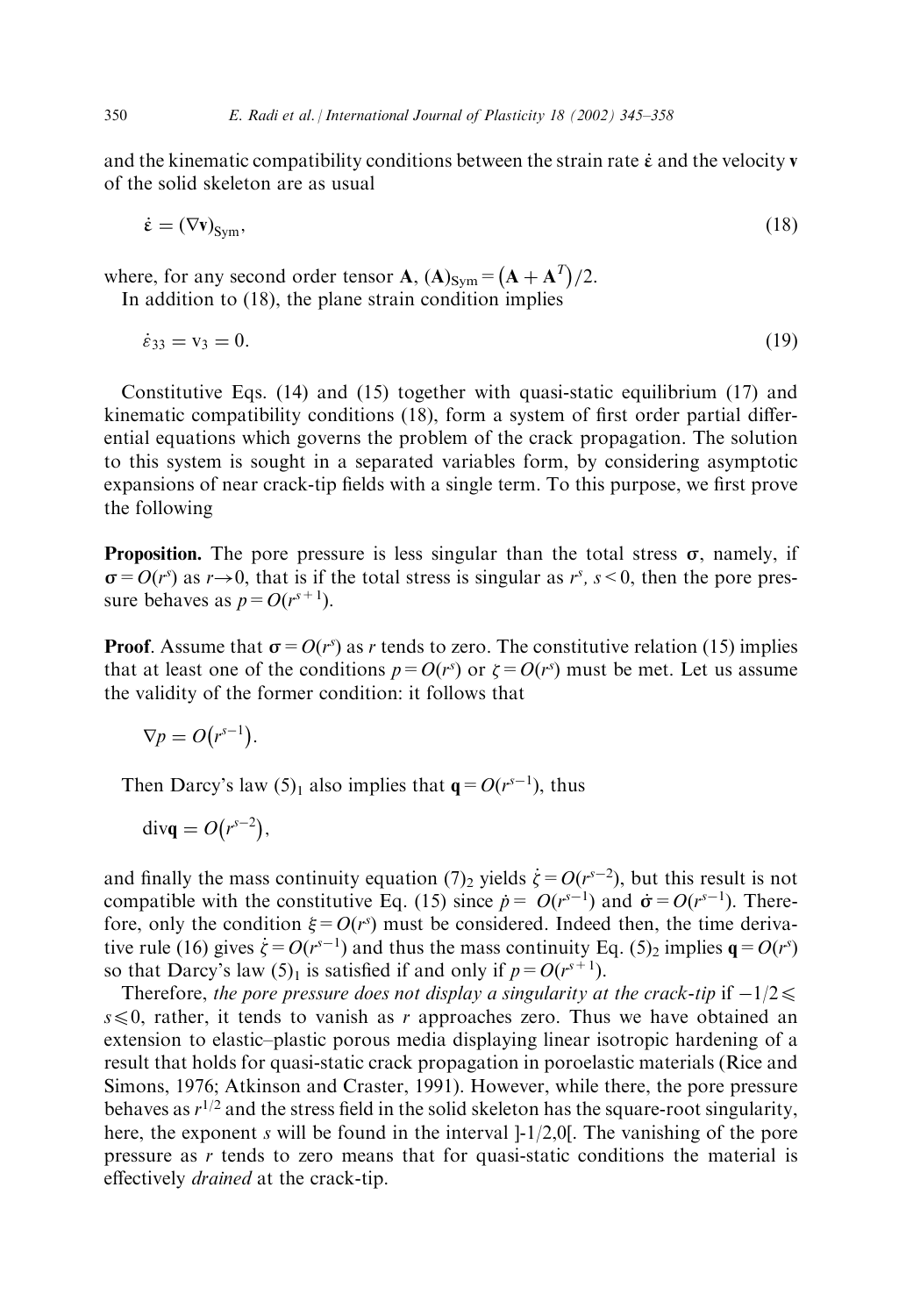From the above argumentation, the leading order asymptotic expressions of the velocity, stress, pore pressure, mass flux, rate of fluid mass content and strength fields are assumed to be the product of a power function of  $r$  times a nondimensional function of  $\vartheta$ , namely,

$$
\mathbf{v}(r,\vartheta) = \frac{c}{s} \left(\frac{r}{R}\right)^s \mathbf{w}(\vartheta), \qquad \mathbf{\sigma}(r,\vartheta) = E\left(\frac{r}{R}\right)^s \mathbf{T}(\vartheta), \quad p(r,\vartheta) = \frac{c}{\kappa} \left(\frac{r}{R}\right)^s P(\vartheta),
$$
  
\n
$$
\mathbf{q}(r,\vartheta) = \rho_0 \ c \left(\frac{r}{R}\right)^s \mathbf{z}(\vartheta), \quad \dot{\zeta}(r,\vartheta) = \frac{c}{r} \left(\frac{r}{R}\right)^s \mathbf{E}(\vartheta), \quad k(r,\vartheta) = E\left(\frac{r}{R}\right)^s \chi(\vartheta).
$$
\n(20)

The exponent s of the stress singularity is to be found and R denotes a characteristic dimension of the plastic zone, which remains undetermined since the asymptotic problem is homogeneous. In view of the field representations (20), the strain rate and the rates of stress and pore pressure can be recast in the following format:

$$
\dot{\varepsilon}(r,\vartheta) = \frac{c}{r} \left(\frac{r}{R}\right)^s \mathbf{D}(\vartheta), \quad \dot{\sigma}(r,\vartheta) = E \frac{c}{r} \left(\frac{r}{R}\right)^s \Sigma(\vartheta), \quad \dot{p}(r,\vartheta) = \frac{c^2}{\kappa} \left(\frac{r}{R}\right)^s \Pi(\vartheta). \tag{21}
$$

Indeed, a substitution of  $(20)_1$  and  $(21)_1$  into  $(18)$  gives

$$
\mathbf{D} = (s^{-1}\mathbf{w}' \otimes \mathbf{e}_{\vartheta} + \mathbf{w} \otimes \mathbf{e}_r)_{\text{Sym}},
$$
(22)

where the suffix ( $\gamma'$  denotes differentiation with respect to  $\vartheta$ . Moreover, the time derivative rule (16) can be used to define the intermediate angular functions  $\Sigma$  and  $\Pi$  in (21), namely:

$$
\Sigma = \mathbf{T}' \sin \vartheta - s \mathbf{T} \cos \vartheta, \quad \Pi = P' \sin \vartheta - (1+s)P \cos \vartheta. \tag{23}
$$

Asymptotically, the effective stress  $\sigma^*$  coincides with the total stress  $\sigma$  since the pore pressure provides higher order contribution only. Then introduction of the asymptotic fields  $(20)$  in the yield condition  $(8)$  results in

$$
f(\sigma^*, k) = E\left(\frac{r}{R}\right)^s f(\mathbf{T}, \chi) + o(r^s),\tag{24}
$$

and thus, in a neighborhood of the crack-tip the yield condition (8) may be equivalently written as:

$$
f(\mathbf{T}, \ \chi) = \sqrt{J_2(\mathbf{T})} + \frac{\mu}{3} \operatorname{tr} \mathbf{T} - \chi = 0. \tag{25}
$$

The gradient to the yield function and plastic flow direction defined in (10) and  $(12)$  are independent of r:

$$
\mathbf{Q} = \frac{\text{dev } \mathbf{T}}{2\sqrt{J_2(\mathbf{T})}} + \frac{\mu}{3} \mathbf{I}, \quad \mathbf{P} = \frac{\text{dev } \mathbf{T}}{2\sqrt{J_2(\mathbf{T})}} + \frac{\beta}{3} \mathbf{I}.
$$
 (26)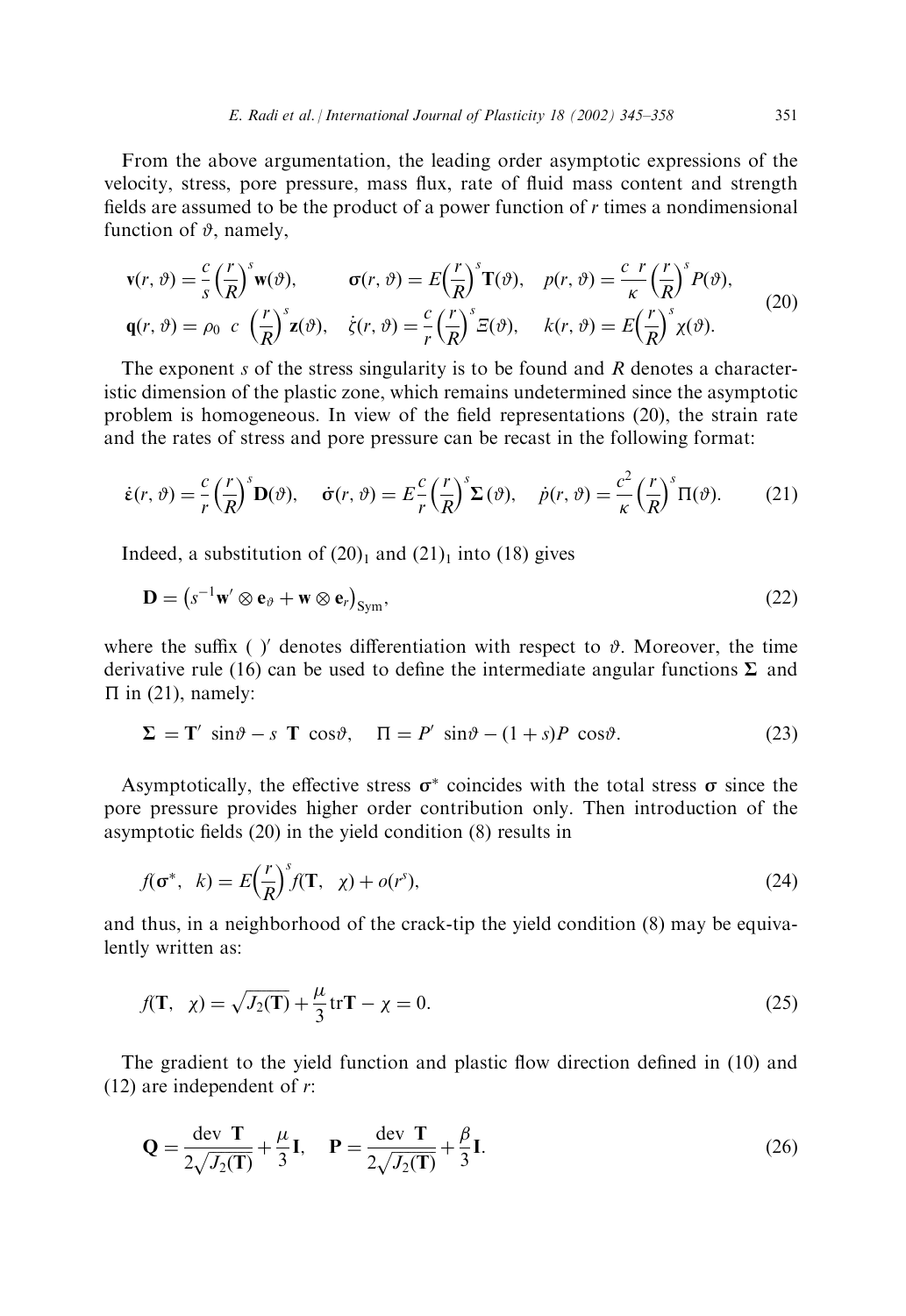A substitution of the asymptotic fields  $(20)$  and  $(21)$  into the equilibrium Eq.  $(17)$ and into the constitutive relations  $(14)$  and  $(15)$  using the compatibility conditions  $(21)$ <sub>1</sub>,  $(22)$  yields at the lowest order:

$$
\mathbf{T}' \cdot \mathbf{e}_{\vartheta} + s \mathbf{T} \cdot \mathbf{e}_r = \mathbf{0},
$$
  
\n
$$
(s^{-1} \mathbf{w}' \otimes \mathbf{e}_{\vartheta} + \mathbf{w} \otimes \mathbf{e}_r)_{\text{Sym}} = (1 + \nu) \Sigma - \nu (\text{tr} \Sigma) \mathbf{I} + h^{-1} \langle \mathbf{Q} \cdot \Sigma \rangle \mathbf{P},
$$
  
\n
$$
\Xi = \alpha (1 - 2\nu) \text{ tr} \Sigma + h^{-1} \alpha \beta \langle \mathbf{Q} \cdot \Sigma \rangle.
$$
 (27)

Note that Eqs.  $(27)_{1,2}$  together with the yield condition (25) and definitions  $(23)_1$ and (26) coincide with the corresponding field equations governing the quasi-static crack propagation in the *drained* elastic-plastic material of the solid phase. This problem has been previously solved for associative (Bigoni and Radi, 1993) and nonassociative (Radi and Bigoni, 1993) flow rules. Therefore, the stress singularity s, the amplitudes of the elastic and plastic sectors, as well as unknown stress and velocity fields are already available.

There remains to be determined the pore pressure function  $P(\vartheta)$ , the mass flux function  $z(\vartheta)$  and the rate of mass fluid content function  $\Xi(\vartheta)$ . Introduction of the fields (20) for pore pressure, mass flux and rate of mass fluid content into Darcy's law and mass continuity equation (7) yields at the lowest order:

$$
z_r = -(1+s)P,
$$
  
\n
$$
z_{\vartheta} = -P',
$$
  
\n
$$
z_{\vartheta, \vartheta} + (1+s)z_r + \Xi = 0.
$$
\n(28)

Thus a substitution of  $(28)_{1,2}$  and  $(27)_3$  into  $(28)_3$  gives an equation for the pore pressure function  $P$ ,

$$
P'' + (1+s)^2 P = \alpha (1-2\nu) \operatorname{tr} \Sigma + h^{-1} \alpha \beta \langle Q \cdot \Sigma \rangle, \tag{29}
$$

where the left-hand side coincides with the function  $\Xi$ . Consequently, once the stress field  $T(\theta)$  is known from the solution of the drained problem (27), the expressions of the angular functions  $\Sigma(\vartheta)$  and  $\mathbf{Q}(\vartheta)$  in (23)<sub>1</sub> and (26) may be introduced into the second order ODEs (29), which can be solved for  $P(\vartheta)$ , from which  $z(\vartheta)$  and follow by (28).

To illustrate the procedure, we consider Mode I crack propagation: the symmetry condition implies the vanishing of the mass flux component  $z_{\theta}$  at  $\theta = 0$ , and thus by  $(28)$ <sub>2</sub> the condition  $P'(0) = 0$ . Moreover, we consider both permeable and impermeable crack faces. For permeable crack flanks, the pore pressure vanishes at  $\vartheta = \pi$ ,

$$
P(\pi) = 0,\tag{30}
$$

whereas, for impermeable crack faces, the mass flux vanishes at  $\vartheta = \pi$ , that is by (28),

$$
P'(\pi) = 0.\tag{31}
$$

352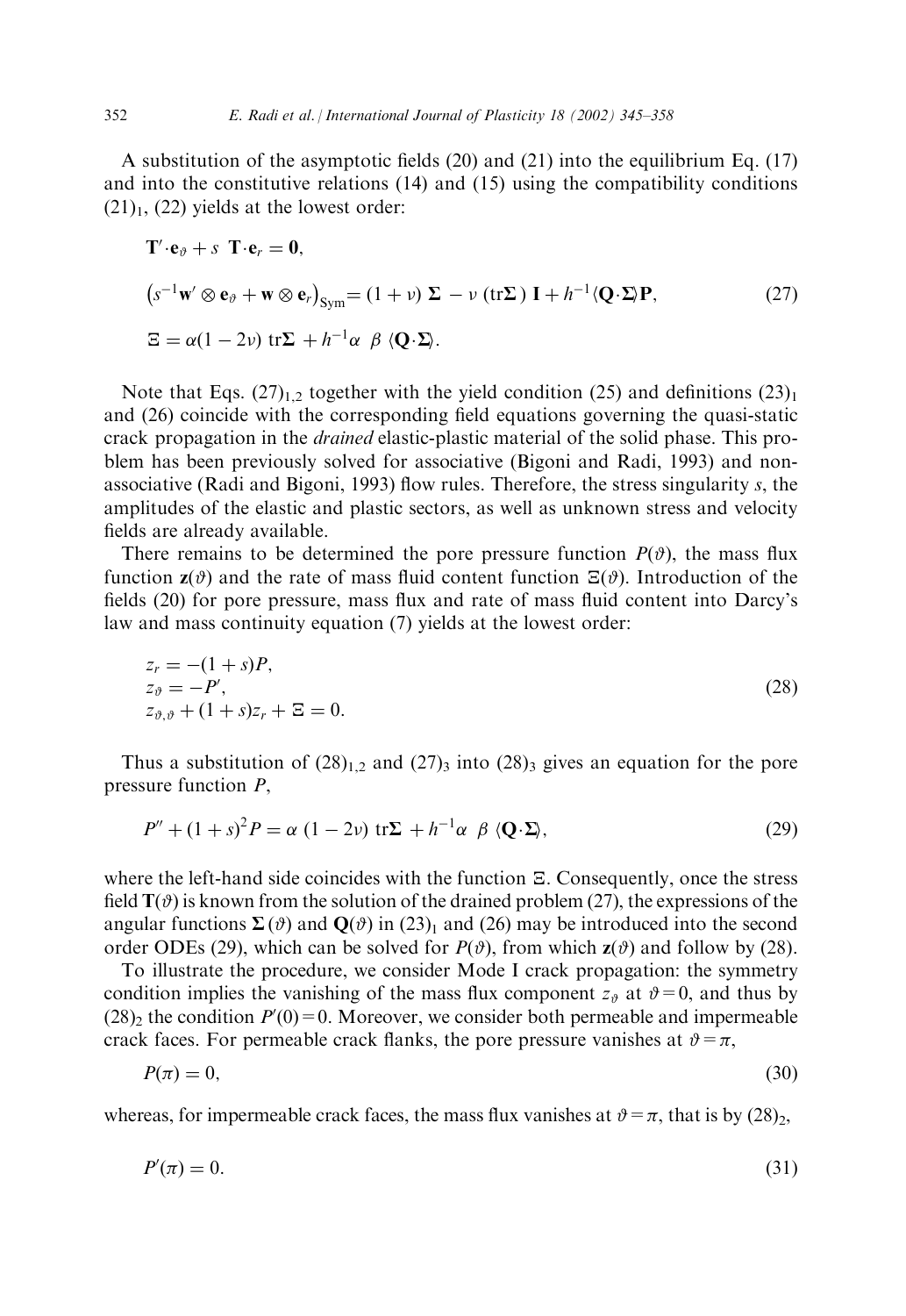

Fig. 1. Variation of (a) stress singularity s, (b) elastic unloading and plastic reloading angles with the pressure-sensitivity coefficient  $\mu$ , for associative flow-rule. A simultaneous increase of the dilatancy and friction coefficients decreases the strength of the singularity s.

# 4. Results

As mentioned previously, the singularity s, the stress, velocity fields and amplitudes of plastic and elastic sectors at the crack-tip in the drained material are available from Bigoni and Radi (1993) and Radi and Bigoni (1993): in this analysis, these sectors are defined by rays emanating from the crack-tip. For convenience, we report in Fig. 1 the variation with  $\mu$  of the stress singularity and the elastic unloading and plastic reloading angles, and in Fig. 2 the stress and velocity angular distributions, in both cases relative to the material parameters  $\mu = \beta = 0.1$  (associative flow rule). The corresponding plots relative to non-associative flow rule with isochoric plastic flow, namely for  $\mu = 0.1$ ,  $\beta = 0$ , are reported in Figs. 3 and 4. All the results refer to the following values of the material parameters:  $\alpha = 0.5$ ,  $\nu = 1/3$  and, except in Fig. 1(a),  $h = H/E = 0.001$ . We recall that these asymptotic solutions defined by (20) are determined except for an amplitude factor, since all the field equations and the assigned boundary conditions are of homogeneous type. As another consequence, the diffusion terms are of higher order in the differential equations. Consequently, the situation is similar to that of a slow crack propagation, and not to that of fast crack propagation: for impermeable crack faces in an elastic porous material, the latter involves a bounded but finite pressure at crack-tip and requires a boundary layer analysis, Rudnicki (1991).

On the basis of the results for the drained solid skeleton, the asymptotic pore pressure field near the crack-tip can be obtained with a numerical integration<sup>1</sup> of  $(29)$ , using the boundary conditions  $(30)$  or  $(31)$ . In particular, the angular variations of the nondimensional pore pressure P and of the mass flux component  $z_{\vartheta}$  for the case of an associative flow rule  $\mu = \beta = 0.1$  are reported in Fig. 5. Note that from  $(28)$ <sub>1</sub> the radial component of the mass flux is proportional to the pore pressure,

<sup>&</sup>lt;sup>1</sup> The routine DIVPRK of IMSL Library has been used.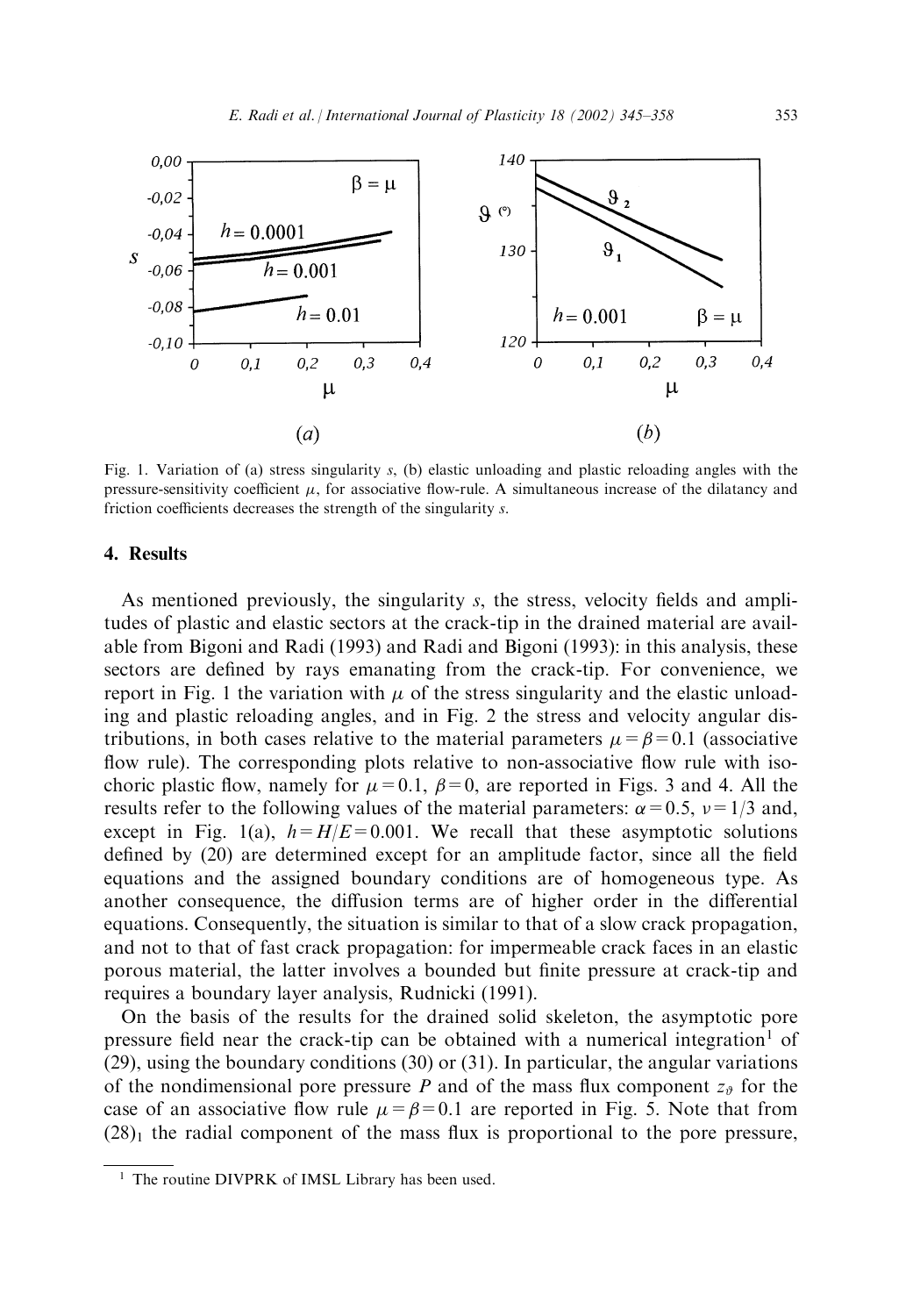with reversed sign, and thus it has not been plotted. The cases of permeable and impermeable crack surfaces are reported in Figs. 5a and b, respectively. For permeable crack faces the pore pressure is positive in a neighborhood of the crack-tip and attains its maximum value ahead of the crack-tip (Fig. 5a). Correspondingly, the pore fluid flux in radial direction is negative and directed towards the crack-tip, which behaves as a sink. For impermeable crack faces, a decrease is found in the pore pressure directly ahead of the crack-tip for  $\vartheta$  < 80° (Fig. 5b), which has the effect of weakening the material ahead of the crack-tip and dissipating energy.

The influence of plastic dilatancy on the pore pressure can be read from (29): since  $\sigma^*$  is close to the total stress  $\sigma$  near the crack-tip, the plasticity condition is asymptotically equivalent to  $\mathbf{Q} \cdot \mathbf{\Sigma} > 0$ ; moreover, the plastic contribution on the right hand-side of (29) is predominant for small hardening. Thus, plastic dilatancy corre-



Fig. 2. (a) Angular variation of stress and (b) velocity angular functions near the crack-tip, for associative flow-rule.



Fig. 3. (a) Variation of stress singularity s, (b) elastic unloading and plastic reloading angles with the pressure-sensitivity coefficient  $\mu$ , for non-associative flow-rule. An increase of the non-normality coefficient  $\mu$ - $\beta$  increases the strength of the singularity s.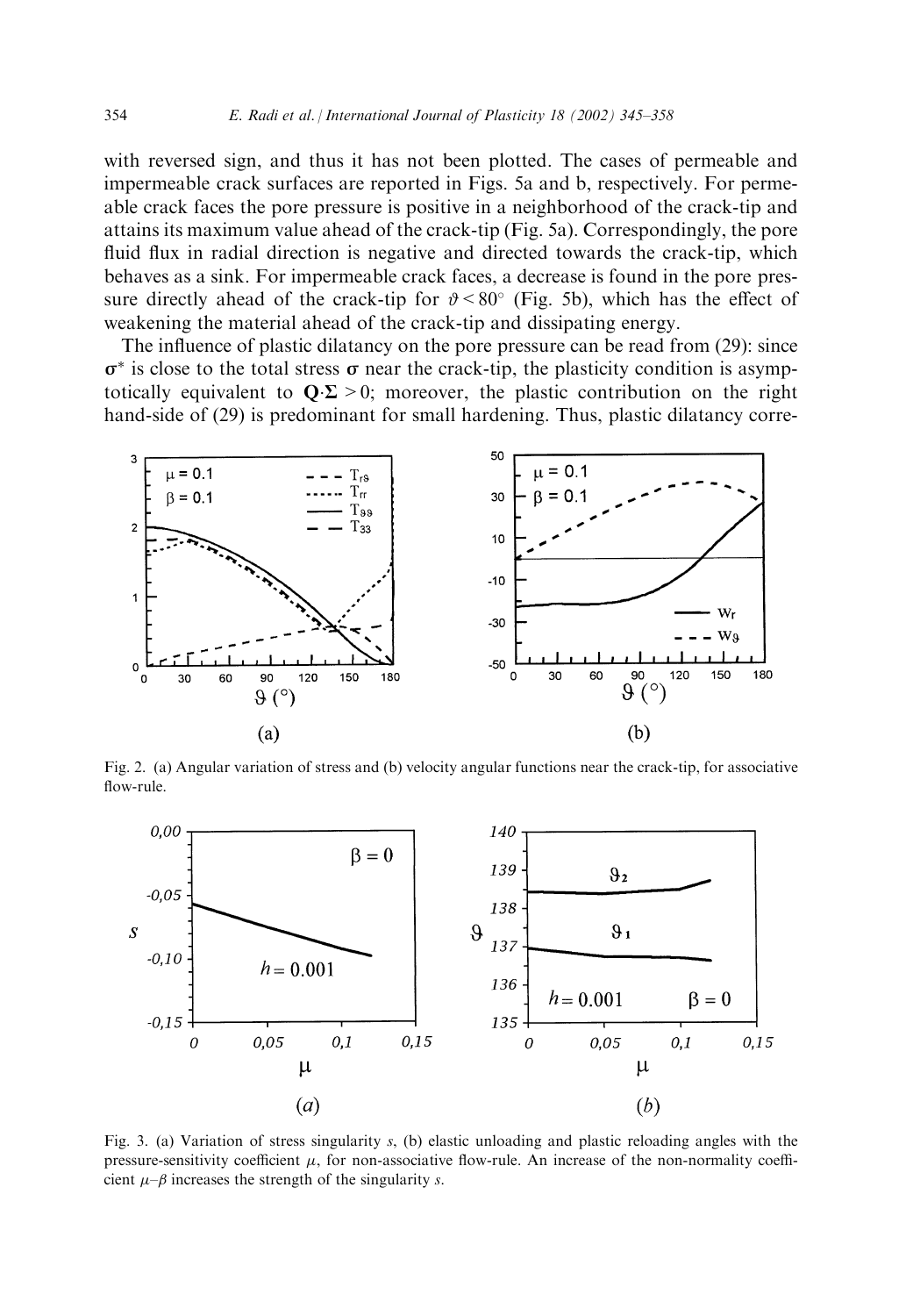sponding to  $\beta > 0$  increases the pore pressure, and correlatively from  $(28)_1$ , also the flux towards the crack-tip. Although the occurrence of these two effects seems at first glance paradoxical, it is due to the assumed radial dependence of the fields. On the other hand, the fact that plastic dilatancy triggers the flux towards the crack-tip makes the situation much similar to that of strain-localization where the shearbands, which are zones of high shearing and dilatancy, attract water, Loret and Prévost (1991). To appreciate the effects of plastic dilatancy on the pore pressure and mass flux fields in the neighborhood of the crack-tip exhibited by Fig. 5a, the situations of small and zero plastic dilatancy are shown in Figs. 6a and b respectively. For small plastic dilatancy, Fig. 6a, the behavior is similar to that of the associative case, Fig. 5a, except for the magnitude of the fields. For a purely isochoric plastic deformation, Fig. 6b, the pore pressure in the diffusing fluid is coupled



Fig. 4. (a) Angular variation of stress, (b) velocity angular functions near the crack-tip, for nonassociative flow-rule.



Fig. 5. Angular variation of pore pressure P and mass flux component  $z_{\vartheta}$  near the crack-tip, for (a) permeable and (b) impermeable crack surfaces.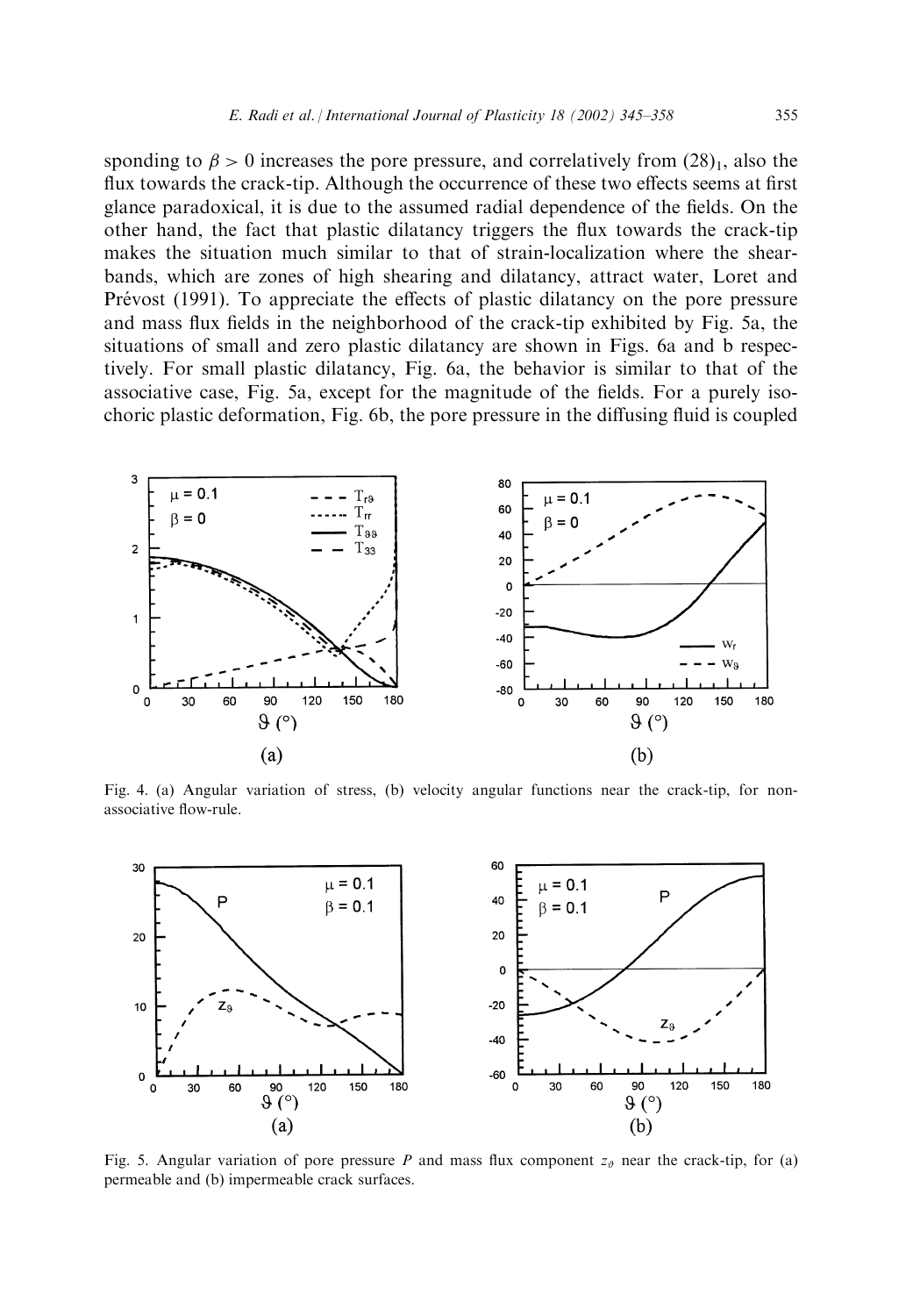

Fig. 6. Angular variation of pore pressure P and mass flux component  $z_{\vartheta}$  near the crack-tip, for (a) small and (b) vanishing plastic dilatancy, relative to permeable crack surfaces. For  $\beta = 0$ , pore pressure is coupled with the elastic volumetric strain, and this changes qualitatively and quantitatively its variations.

with the elastic volumetric dilatation only, and thus it displays a variation similar to the poroelastic case, Atkinson and Craster (1991). This explains why the transition from  $\beta > 0$  to  $\beta = 0$  is not smooth. Note also in this case that the fields for permeable crack faces coincide with those for impermeable crack faces, since both pore pressure and mass flux tend to vanish at the crack flanks, namely for  $\vartheta > 130^{\circ}$ .

The above comments on dilatancy pertain essentially to permeable crack faces. For impermeable crack faces, the pressure is negative ahead of the crack-tip but it increases with  $\vartheta$  and is positive along the crack faces (Fig. 5b): therefore, similar to poroelasticity, the flux of water is directed away from the crack in a large fan ahead of the crack.

From the above discussion, it may be concluded that the pore pressure distribution at the crack-tip is strongly influenced by plastic dilatancy. In fact, one can show numerically that increasing the value of the plastic dilatancy  $\beta$  or that of the friction coefficient  $\mu$  leads to an increase of s, that is to a decrease of the stress singularity, see Fig. 1 for the effect of  $\mu$ . On the other hand, increasing non-associativity, that is the difference  $\mu$ - $\beta$ , leads to an increased stress singularity and has thus destabilizing effects on the crack-propagation, see Fig. 3.

### 5. Conclusions

Steady-state crack propagation has been analyzed in plane strain, Mode I conditions in an elastic-plastic fluid-saturated porous material. The performed analysis is restricted to the leading order terms of the crack-tip fields, neglecting inertial effects. Under this approximation, it is shown that the asymptotic pore pressure and flux fields can be uncoupled from the stress and velocity singular fields. In other words, to solve the problem it is possible, first to determine all asymptotic leading order fields in drained conditions, and second to obtain pore pressure and flux distributions. The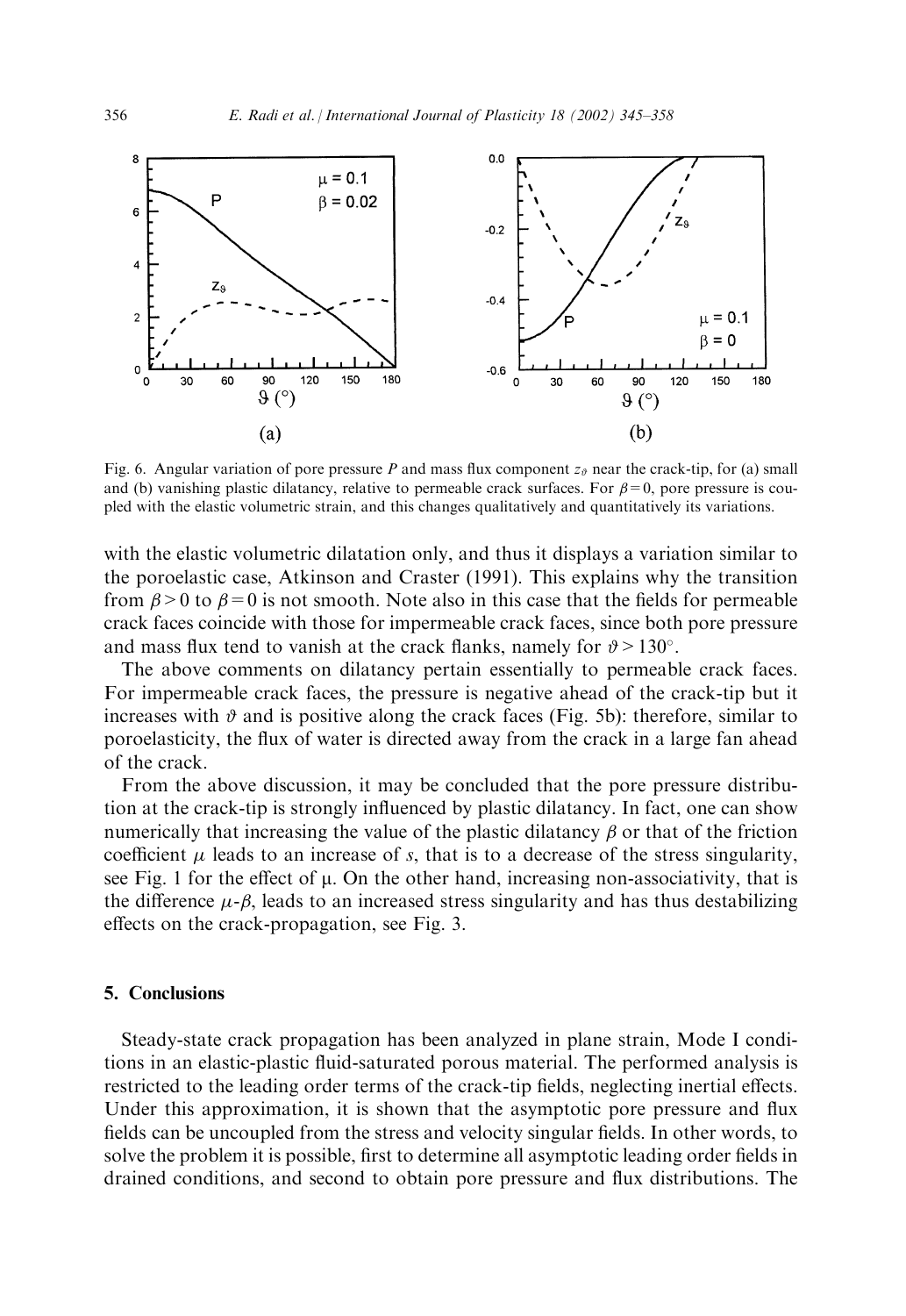underlying reason for that procedure is that, similar to poroelasticity, the pore pressure remains regular at the crack-tip, where it tends to vanish. The obtained numerical results show that the crack-tip pore pressure distribution is very influenced by the plastic dilatancy.

# **Acknowledgements**

Financial support of M.U.R.S.T. ex 60%–1998 'Propagazione dinamica delta frattura in materiali porosi saturi' (E.R.), M.U.R.S.T. Cofin–1998 'Structural integrity assessment of large dams (D.B.) and GdR Géomécanique des Roches Profondes (B.L.) are gratefully acknowledged.

# **References**

- Achenbach, J.D., Kanninen, M.F., Popelar, C.H., 1981. Crack-tip fields for fast fracture of an elasticplastic material. J. Mech. Phys. Solids 29, 211-225.
- Amazigo, J., Hutchinson, J.W., 1977. Crack-tip fields in steady crack-growth with linear strain hardening. J. Mech. Phys. Solids 25, 81-97.
- Atkinson, C., Craster, R.V., 1991. Plane strain fracture in poroelastic media. Proc. Roy. Soc. 434, 605-633.
- Bigoni, D., Radi, E., 1993. Mode I crack propagation in elastic-plastic pressure-sensitive materials. Int. J. Solids Structures 30, 899-919.
- Bigoni, D., Radi, E., 1996. Asymptotic solution for Mode III crack growth in  $J_2$ -elasto-plasticity with mixed isotropic-kinematic strain hardening. Int. J. Fracture 77, 77–93.
- Biot, M.A., 1941. General theory of three-dimensional consolidation. J. Appl. Phys. 12, 155–164.
- Biot, M.A., 1956. The theory of propagation of elastic waves in a fluid saturated porous solid. I. The low frequency range. J. Acoust. Soc. Am. 28, 168-178.
- Bose, K., Ponte Castañeda, P., 1992. Stable crack growth under mixed-mode conditions. J. Mech. Phys. Solids 40, 1053-1103.
- Cleary, M.P., 1978. Moving singularities in elasto-diffusive solids with applications to fracture propagation. Int. J. Solids Structures 14, 81-97.
- Desroches, J., Detournay, E., Lenoach, B., Papanastasiou, P., Pearson, J.R.A., Thiercelin, M., Cheng, A., 1994. The crack tip region in hydraulic fracturing. Proc. R. Soc. Lond. A 447, 39-48.
- Herrmann, K.P., Potthast, B., 1995. Asymptotic crack tip fields for pressure-sensitive materials and dynamic crack growth under plane stress conditions. Int. J. Fracture 74, R53–R61.
- Johnson, E., Cleary, M.P., 1991. Implications of recent laboratory experimental results for hydraulic fractures. In: Proc. Rocky Mountains Regional Meeting and Low-Permeability Reservoirs Symposium, Denver, pp. 413-428.
- Khan, A.S., Xiang, Y., Huang, S., 1991. Behavior of Berea sandstone under confining pressure, Part I: yield and failure surfaces, and nonlinear elastic response. International Journal of Plasticity 7, 607–624.
- Khan, A.S., Xiang, Y., Huang, S., 1992. Behavior of Berea sandstone under confining pressure, Part II: elastic-plastic response. International Journal of Plasticity 8, 209–220.
- Loret, B., Harireche, O., 1991. Acceleration waves, flutter instability and stationary discontinuities in inelastic porous media. J. Mech. Phys. Solids 39, 569-606.
- Loret, B., Prévost, J.H., 1991. Dynamic strain localization in fluid-saturated porous media. J. Engn. Mech., ASCE 117 (4), 907-922.
- Östlund, S., Gudmundson, P., 1988. Asymptotic crack-tip fields for dynamic fracture of linear strainhardening solids. Int. J. Solids Structures 24, 1141-1158.